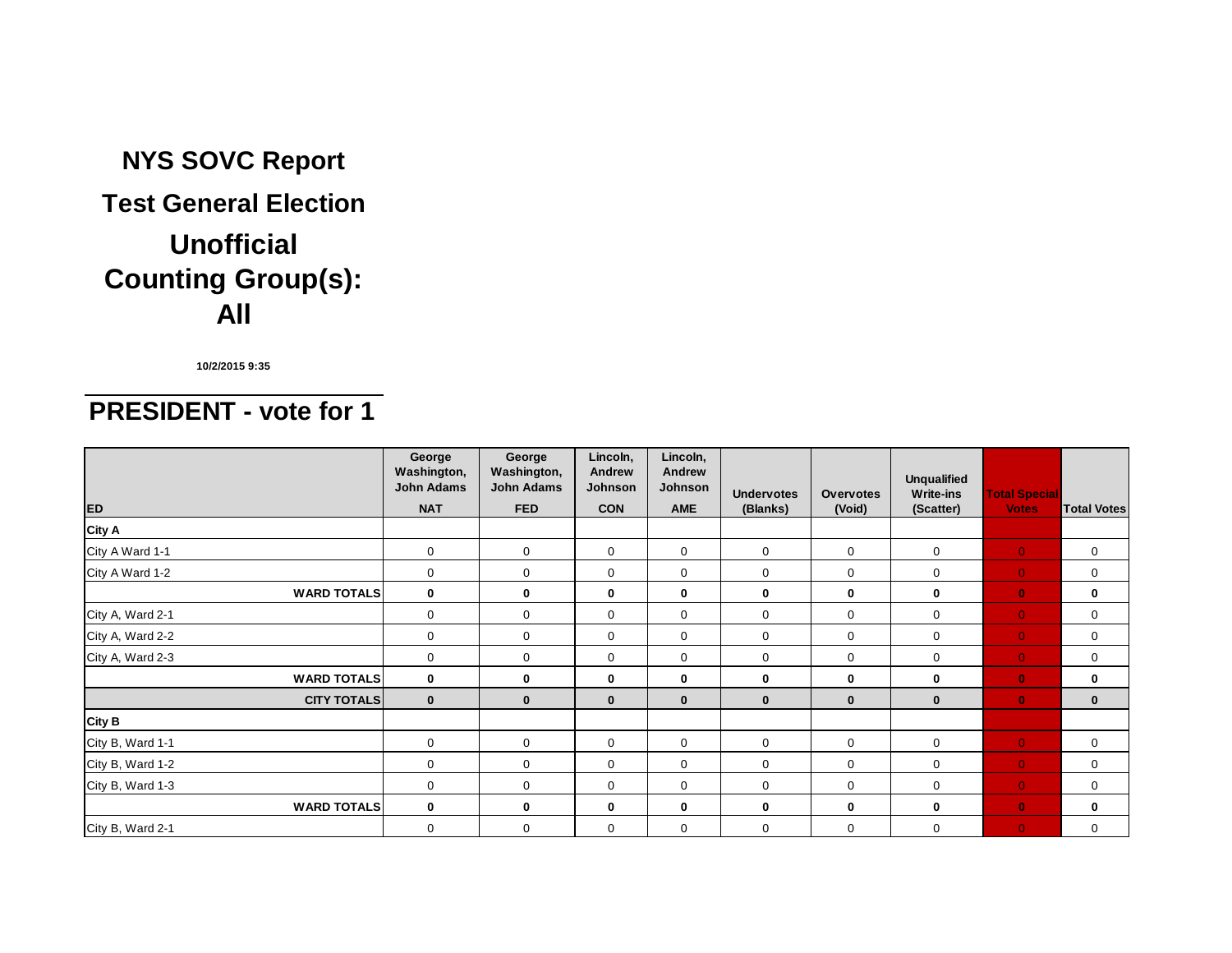| City B, Ward 2-2      | $\mathbf 0$  | $\mathbf 0$  | $\mathbf 0$  | $\mathbf 0$  | $\mathbf{0}$ | $\mathbf 0$  | $\mathbf 0$ | $\mathbf{0}$ | 0            |
|-----------------------|--------------|--------------|--------------|--------------|--------------|--------------|-------------|--------------|--------------|
| <b>WARD TOTALS</b>    | 0            | $\mathbf 0$  | 0            | 0            | $\mathbf 0$  | 0            | 0           | $\mathbf{0}$ | 0            |
| City B, Ward 3-1      | $\mathbf 0$  | $\mathbf 0$  | $\mathbf 0$  | $\mathbf 0$  | $\mathbf 0$  | $\mathbf 0$  | 0           | $\mathbf{0}$ | 0            |
| City B, Ward 3-2      | $\mathbf 0$  | $\mathbf 0$  | $\mathbf 0$  | $\mathbf 0$  | $\mathbf 0$  | $\mathbf 0$  | 0           | $\mathbf{0}$ | 0            |
| City B, Ward 3-3      | $\mathbf 0$  | $\mathbf 0$  | $\mathbf 0$  | $\mathbf 0$  | $\mathbf 0$  | $\mathbf 0$  | 0           | $\mathbf{0}$ | 0            |
| City B, Ward 3-4      | $\mathbf 0$  | $\mathbf 0$  | $\mathbf 0$  | $\mathbf 0$  | $\mathbf 0$  | $\mathbf 0$  | $\mathbf 0$ | $\mathbf{0}$ | $\mathbf 0$  |
| <b>WARD TOTALS</b>    | $\bf{0}$     | $\mathbf 0$  | 0            | 0            | $\mathbf 0$  | 0            | 0           | $\mathbf{0}$ | 0            |
| <b>CITY TOTALS</b>    | $\bf{0}$     | $\mathbf 0$  | $\mathbf{0}$ | $\bf{0}$     | $\mathbf 0$  | $\bf{0}$     | $\bf{0}$    | $\mathbf{0}$ | $\bf{0}$     |
| <b>City C</b>         |              |              |              |              |              |              |             |              |              |
| City C, ED 1          | $\mathbf 0$  | $\mathbf 0$  | $\mathbf 0$  | $\mathbf 0$  | $\mathbf 0$  | $\mathbf 0$  | 0           | $\mathbf{0}$ | $\mathbf 0$  |
| City C, ED 2          | $\mathbf 0$  | $\mathbf 0$  | $\mathbf 0$  | $\mathbf 0$  | $\mathbf 0$  | $\mathbf 0$  | 0           | $\mathbf{0}$ | 0            |
| City C, ED 3          | $\mathbf 0$  | $\mathbf 0$  | $\mathbf 0$  | $\mathbf 0$  | $\mathbf 0$  | $\mathbf 0$  | 0           | $\mathbf{0}$ | $\mathbf 0$  |
| City C, ED 4          | $\mathbf 0$  | $\mathbf 0$  | 0            | $\mathbf 0$  | $\mathbf 0$  | $\mathbf 0$  | 0           | $\mathbf{0}$ | 0            |
| City C, ED 5          | $\mathbf 0$  | $\mathbf 0$  | $\mathbf 0$  | $\mathbf 0$  | $\mathbf 0$  | $\mathbf 0$  | 0           | $\mathbf{0}$ | 0            |
| <b>CITY TOTALS</b>    | $\mathbf{0}$ | $\mathbf{0}$ | $\mathbf{0}$ | $\mathbf{0}$ | $\mathbf{0}$ | $\mathbf{0}$ | $\bf{0}$    | $\mathbf{0}$ | $\mathbf{0}$ |
| <b>Unspecified ED</b> | $\mathbf 0$  | $\mathbf 0$  | $\mathbf 0$  | 0            | $\bf{0}$     | $\mathbf 0$  | $\bf{0}$    | $\bullet$    | 0            |
| <b>COUNTY TOTALS</b>  | $\mathbf{0}$ | $\mathbf{0}$ | $\mathbf{0}$ | $\bf{0}$     | $\mathbf{0}$ | $\mathbf 0$  | $\bf{0}$    | $\bullet$    | $\mathbf{0}$ |

#### **UNITED STATES SENATOR - vote for 1**

| <b>ED</b>          | John Hancock<br><b>NAT</b> | John Hancock   Betsy Ross<br><b>FED</b> | <b>CON</b>   | <b>Undervotes</b> | <b>Overvotes</b> | <b>Unqualified</b><br><b>Write-ins</b> | <b>Total Special</b><br><b>Votes</b> | <b>Total Votes</b> | <b>Total</b><br><b>Scanned</b> |
|--------------------|----------------------------|-----------------------------------------|--------------|-------------------|------------------|----------------------------------------|--------------------------------------|--------------------|--------------------------------|
| <b>City A</b>      |                            |                                         |              |                   |                  |                                        |                                      |                    |                                |
| City A Ward 1-1    | $\mathbf 0$                | $\mathbf 0$                             | $\mathbf 0$  | 0                 | $\mathbf 0$      | 0                                      | $\mathbf{0}$                         | 0                  | 0                              |
| City A Ward 1-2    | $\Omega$                   | $\mathbf 0$                             | $\mathbf 0$  | 0                 | $\Omega$         | $\Omega$                               | $\mathbf{0}$                         | 0                  | 0                              |
| <b>WARD TOTALS</b> | $\bf{0}$                   | $\bf{0}$                                | $\mathbf{0}$ | 0                 | $\bf{0}$         | $\Omega$                               | $\mathbf{0}$                         | 0                  | $\mathbf 0$                    |
| City A, Ward 2-1   | $\Omega$                   | $\Omega$                                | $\mathbf 0$  | 0                 | $\Omega$         | $\Omega$                               | $\mathbf{0}$                         | 0                  | 0                              |
| City A, Ward 2-2   | $\Omega$                   | $\Omega$                                | $\mathbf 0$  | 0                 | $\Omega$         | $\Omega$                               | $\mathbf{0}$                         | 0                  | $\mathbf 0$                    |
| City A, Ward 2-3   | $\Omega$                   | $\mathbf 0$                             | $\mathbf 0$  | 0                 | $\Omega$         | $\Omega$                               | $\Omega$                             | 0                  | $\mathbf 0$                    |
| <b>WARD TOTALS</b> | $\mathbf{0}$               | $\bf{0}$                                | $\mathbf{0}$ | 0                 | $\mathbf{0}$     | <sup>0</sup>                           | $\mathbf{0}$                         | 0                  | $\mathbf 0$                    |
| <b>CITY TOTALS</b> | $\bf{0}$                   | $\bf{0}$                                | $\mathbf{0}$ | $\bf{0}$          | $\bf{0}$         | $\bf{0}$                               | $\mathbf{0}$                         | $\bf{0}$           | $\bf{0}$                       |
| <b>City B</b>      |                            |                                         |              |                   |                  |                                        |                                      |                    |                                |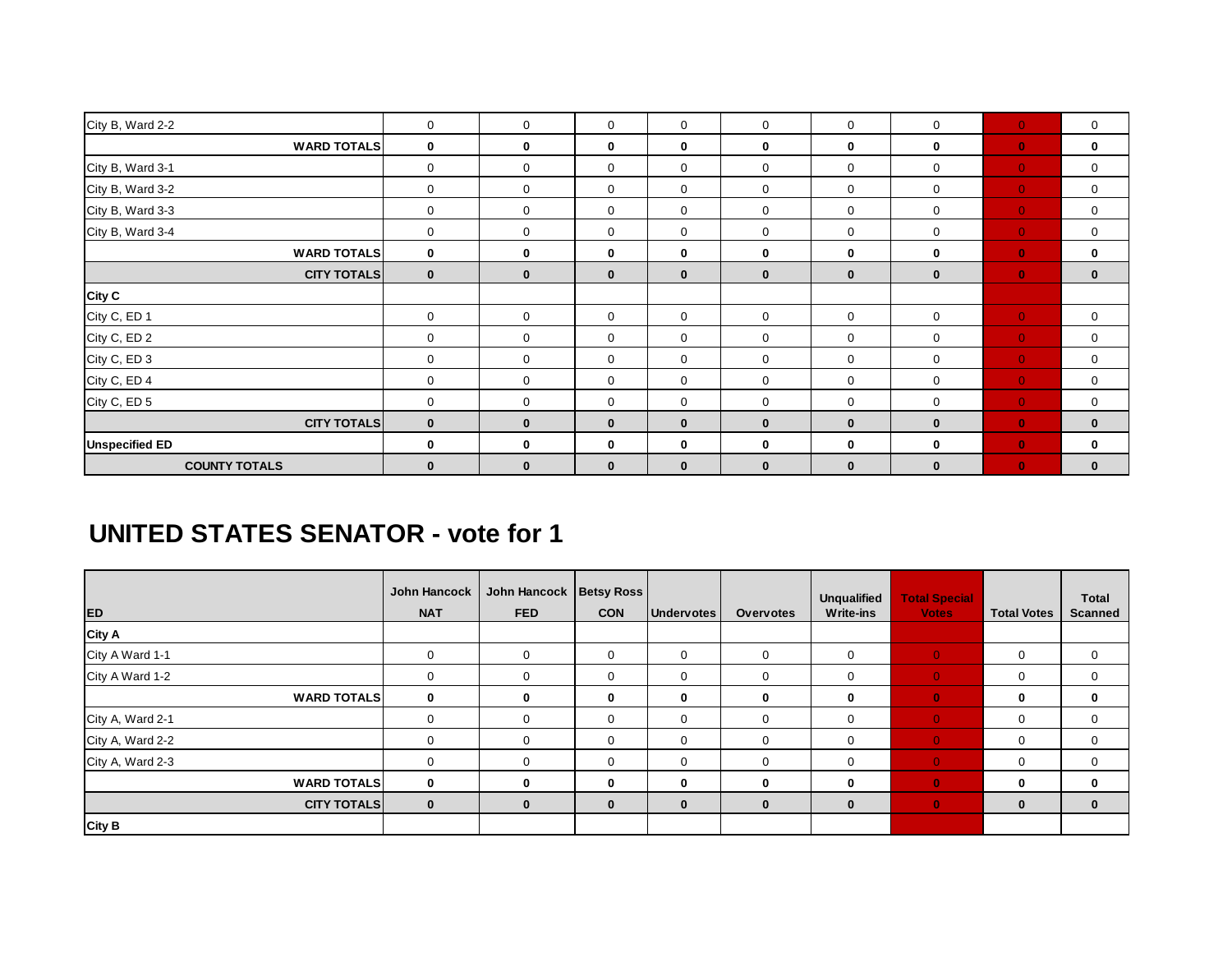| City B, Ward 1-1      | $\mathbf 0$         | $\mathbf 0$  | $\mathbf 0$  | $\mathbf 0$  | $\mathbf 0$  | $\mathbf 0$  | $\bullet$      | $\mathbf 0$  | $\mathbf 0$ |
|-----------------------|---------------------|--------------|--------------|--------------|--------------|--------------|----------------|--------------|-------------|
| City B, Ward 1-2      | $\mathbf 0$         | $\mathbf 0$  | $\mathbf 0$  | $\mathbf 0$  | $\mathbf 0$  | $\mathbf 0$  | $\mathbf{0}$   | $\mathbf 0$  | $\mathbf 0$ |
| City B, Ward 1-3      | $\mathbf 0$         | $\mathbf 0$  | $\mathbf 0$  | $\mathbf 0$  | $\mathbf 0$  | $\mathbf 0$  | $\mathbf{0}$   | $\mathbf 0$  | 0           |
| <b>WARD TOTALS</b>    | $\mathbf 0$         | $\mathbf 0$  | $\mathbf{0}$ | $\mathbf 0$  | $\mathbf 0$  | $\mathbf 0$  | $\bullet$      | $\bf{0}$     | 0           |
| City B, Ward 2-1      | $\mathbf 0$         | $\mathbf 0$  | $\mathbf 0$  | 0            | $\mathbf 0$  | $\mathbf 0$  | $\mathbf{0}$   | $\mathbf 0$  | $\mathbf 0$ |
| City B, Ward 2-2      | $\mathbf 0$         | $\mathbf 0$  | $\mathbf 0$  | 0            | $\mathbf 0$  | $\mathbf 0$  | $\mathbf{0}$   | $\mathbf 0$  | 0           |
| <b>WARD TOTALS</b>    | $\mathbf 0$         | $\mathbf 0$  | $\mathbf 0$  | $\mathbf 0$  | $\bf{0}$     | $\bf{0}$     | $\bullet$      | $\bf{0}$     | $\mathbf 0$ |
| City B, Ward 3-1      | $\mathsf{O}\xspace$ | $\mathbf 0$  | $\mathbf 0$  | 0            | $\mathbf 0$  | $\mathsf 0$  | $\mathbf{0}^-$ | $\mathsf 0$  | $\mathbf 0$ |
| City B, Ward 3-2      | $\mathbf 0$         | $\mathbf 0$  | $\mathbf 0$  | $\mathbf 0$  | $\mathbf 0$  | $\mathbf 0$  | $\mathbf{0}$   | $\mathbf 0$  | $\mathbf 0$ |
| City B, Ward 3-3      | $\mathbf 0$         | $\mathbf 0$  | $\mathbf 0$  | $\mathbf 0$  | $\mathbf 0$  | $\mathbf 0$  | $\mathbf{0}$   | $\mathbf 0$  | $\mathbf 0$ |
| City B, Ward 3-4      | $\mathbf 0$         | $\mathbf 0$  | $\mathbf 0$  | 0            | $\mathbf 0$  | $\mathbf 0$  | $\mathbf{0}$   | $\mathbf 0$  | 0           |
| <b>WARD TOTALS</b>    | $\mathbf 0$         | 0            | $\mathbf{0}$ | $\mathbf 0$  | $\mathbf 0$  | $\bf{0}$     | $\bullet$      | $\bf{0}$     | 0           |
| <b>CITY TOTALS</b>    | $\mathbf 0$         | $\bf{0}$     | $\mathbf 0$  | $\mathbf{0}$ | $\mathbf 0$  | $\bf{0}$     | $\mathbf{0}$   | $\bf{0}$     | $\mathbf 0$ |
| City C                |                     |              |              |              |              |              |                |              |             |
| City C, ED 1          | $\mathbf 0$         | $\mathbf 0$  | $\mathbf 0$  | $\mathbf 0$  | $\mathbf 0$  | $\mathbf 0$  | $\mathbf{0}$   | $\mathsf 0$  | $\mathbf 0$ |
| City C, ED 2          | $\mathbf 0$         | $\mathbf 0$  | $\mathbf 0$  | 0            | $\mathbf 0$  | $\mathbf 0$  | $\mathbf{0}$   | $\mathbf 0$  | $\mathbf 0$ |
| City C, ED 3          | $\mathbf 0$         | $\mathbf 0$  | $\mathbf 0$  | $\mathbf 0$  | $\mathbf 0$  | $\mathbf 0$  | $\overline{0}$ | $\mathbf 0$  | $\mathbf 0$ |
| City C, ED 4          | $\mathbf 0$         | $\mathbf 0$  | $\mathbf 0$  | 0            | $\mathbf 0$  | $\mathbf 0$  | $\mathbf{0}$   | $\mathbf 0$  | $\mathbf 0$ |
| City C, ED 5          | $\mathbf 0$         | $\mathbf 0$  | $\mathbf 0$  | 0            | $\mathbf 0$  | $\mathbf 0$  | $\bullet$      | $\mathbf 0$  | 0           |
| <b>CITY TOTALS</b>    | $\mathbf{0}$        | $\mathbf{0}$ | $\mathbf{0}$ | $\mathbf{0}$ | $\mathbf{0}$ | $\mathbf{0}$ | $\bullet$      | $\mathbf{0}$ | $\bf{0}$    |
| <b>Unspecified ED</b> | $\mathbf 0$         | $\bf{0}$     | $\mathbf 0$  | $\bf{0}$     | $\bf{0}$     | $\bf{0}$     | $\bullet$      | $\bf{0}$     | $\mathbf 0$ |
| <b>COUNTY TOTALS</b>  | $\mathbf 0$         | $\mathbf 0$  | $\mathbf 0$  | $\bf{0}$     | $\mathbf{0}$ | $\bf{0}$     | $\mathbf{0}$   | $\bf{0}$     | $\bf{0}$    |

# **REPRESENTATIVE IN CONGRESS for Congressional District 1 - vote for 1**

|                    | James Madison | Andrew<br>Jackson |                        |   | <b>Unqualified</b> | <b>Total Special</b> |                    | <b>Total</b>   | <b>Eligible</b> |
|--------------------|---------------|-------------------|------------------------|---|--------------------|----------------------|--------------------|----------------|-----------------|
| <b>ED</b>          | <b>NAT</b>    | <b>CON</b>        | Undervotes   Overvotes |   | <b>Write-ins</b>   | <b>Votes</b>         | <b>Total Votes</b> | <b>Scanned</b> | <b>Voters</b>   |
| City A             |               |                   |                        |   |                    |                      |                    |                |                 |
| City A Ward 1-1    |               |                   | 0                      |   |                    |                      |                    |                |                 |
| City A Ward 1-2    |               |                   | $\Omega$               |   |                    |                      |                    |                |                 |
| <b>WARD TOTALS</b> | $\bf{0}$      |                   | 0                      | 0 | 0                  |                      |                    |                |                 |
| City A, Ward 2-1   |               |                   | $\Omega$               |   |                    |                      |                    |                |                 |
| City A, Ward 2-2   |               |                   | 0                      |   |                    |                      |                    |                |                 |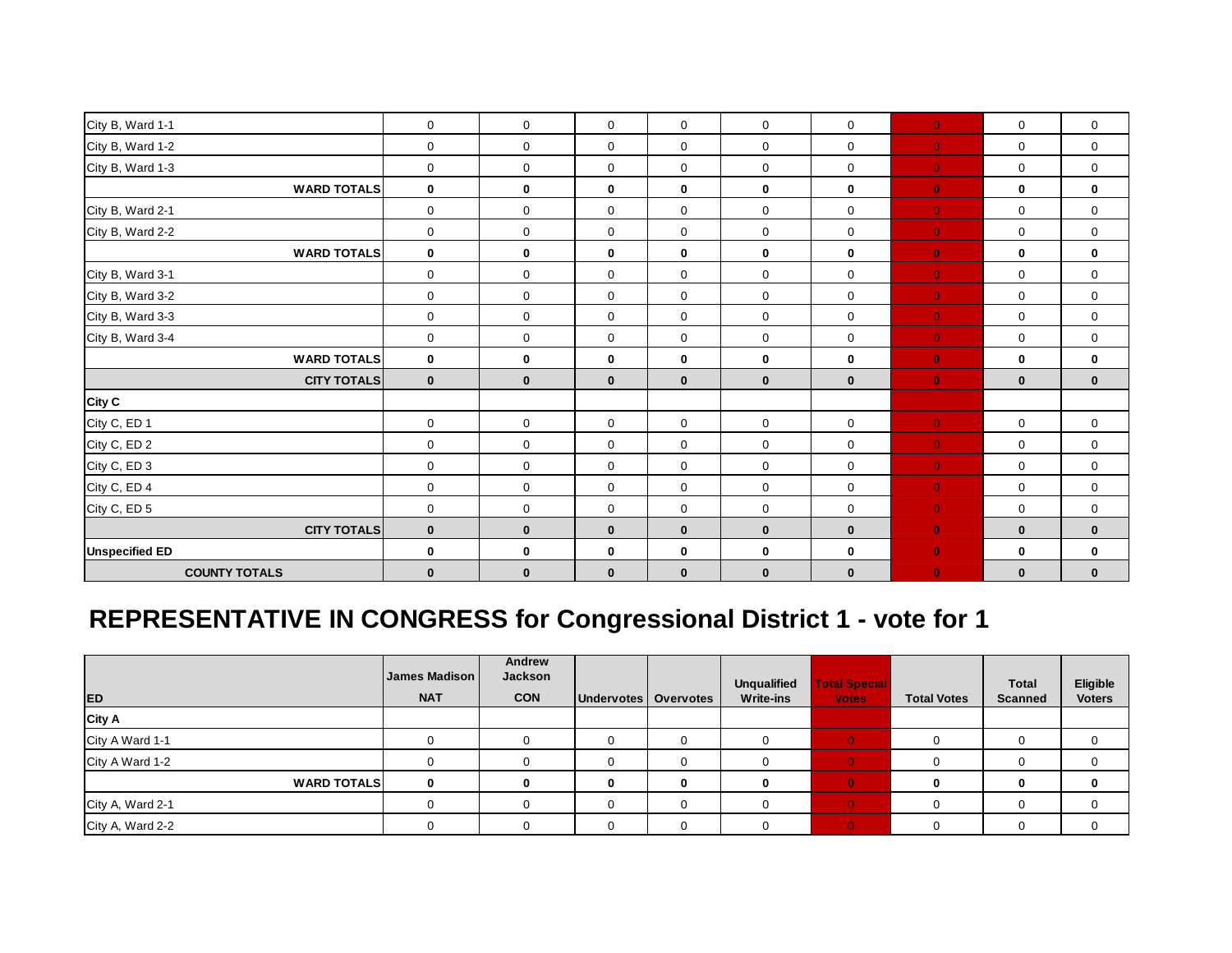| City A, Ward 2-3      | 0            | $\mathbf 0$  | $\mathbf 0$  | 0            | $\Omega$ | $\Omega$       | 0        | 0        | $\mathbf 0$  |
|-----------------------|--------------|--------------|--------------|--------------|----------|----------------|----------|----------|--------------|
| <b>WARD TOTALS</b>    | $\mathbf 0$  | $\mathbf 0$  | 0            | 0            | $\Omega$ | $\mathbf{0}$   | 0        | 0        | 0            |
| <b>CITY TOTALS</b>    | $\bf{0}$     | $\bf{0}$     | $\bf{0}$     | $\mathbf{0}$ | $\bf{0}$ | $\mathbf{0}$   | $\bf{0}$ | 0        | $\bf{0}$     |
| <b>City C</b>         |              |              |              |              |          |                |          |          |              |
| City C, ED 1          | $\Omega$     | $\mathbf 0$  | $\mathbf 0$  | $\Omega$     | $\Omega$ | $\Omega$       | $\Omega$ |          | 0            |
| City C, ED 2          | $\Omega$     | $\mathbf{0}$ | $\mathbf 0$  | $\Omega$     | $\Omega$ | $\Omega$       | 0        |          | 0            |
| City C, ED 3          | 0            | $\mathbf 0$  | 0            | 0            | $\Omega$ | $\Omega$       | 0        |          | 0            |
| City C, ED 4          | 0            | $\mathbf 0$  | 0            | 0            | $\Omega$ | $\overline{0}$ | 0        |          | $\mathbf{0}$ |
| City C, ED 5          | $\Omega$     | $\mathbf 0$  | 0            | $\Omega$     | $\Omega$ | $\overline{0}$ | 0        |          | 0            |
| <b>CITY TOTALS</b>    | $\mathbf{0}$ | $\bf{0}$     | $\mathbf{0}$ | $\bf{0}$     | $\bf{0}$ | $\mathbf{0}$   | $\bf{0}$ | $\bf{0}$ | $\bf{0}$     |
| <b>Unspecified ED</b> | $\bf{0}$     | $\bf{0}$     | $\bf{0}$     | 0            | $\Omega$ | $\mathbf{0}$   | 0        | 0        | $\bf{0}$     |
| <b>COUNTY TOTALS</b>  | $\bf{0}$     | $\mathbf{0}$ | $\bf{0}$     | $\bf{0}$     | $\bf{0}$ | $\mathbf{0}$   | 0        | 0        | $\bf{0}$     |

# **REPRESENTATIVE IN CONGRESS for Congressional District 2 - vote for 1**

|                       | Abraham<br>Lincoln | <b>Dwight</b><br>Eisenhower |                   |                  |                                        |                                      |                    |                                |                           |
|-----------------------|--------------------|-----------------------------|-------------------|------------------|----------------------------------------|--------------------------------------|--------------------|--------------------------------|---------------------------|
| <b>ED</b>             | <b>NAT</b>         | <b>FED</b>                  | <b>Undervotes</b> | <b>Overvotes</b> | <b>Unqualified</b><br><b>Write-ins</b> | <b>Total Special</b><br><b>Votes</b> | <b>Total Votes</b> | <b>Total</b><br><b>Scanned</b> | Eligible<br><b>Voters</b> |
| <b>City B</b>         |                    |                             |                   |                  |                                        |                                      |                    |                                |                           |
| City B, Ward 1-1      | $\mathbf 0$        | $\mathbf{0}$                | $\mathbf 0$       | $\mathbf 0$      | $\mathbf 0$                            | $\overline{0}$                       | $\mathbf 0$        | $\mathbf 0$                    | 0                         |
| City B, Ward 1-2      | 0                  | $\mathbf 0$                 | $\mathbf 0$       | 0                | $\mathbf 0$                            | $\overline{0}$                       | 0                  | 0                              | 0                         |
| City B, Ward 1-3      | $\mathbf 0$        | $\mathbf 0$                 | $\mathbf 0$       | 0                | 0                                      | $\overline{0}$                       | 0                  | 0                              | 0                         |
| <b>WARD TOTALS</b>    | $\mathbf 0$        | $\mathbf 0$                 | $\mathbf 0$       | 0                | 0                                      | $\bullet$                            | 0                  | $\bf{0}$                       | 0                         |
| City B, Ward 2-1      | $\mathbf 0$        | $\mathbf{0}$                | $\mathbf 0$       | $\mathbf 0$      | $\mathbf 0$                            | $\overline{0}$                       | 0                  | $\mathbf 0$                    | 0                         |
| City B, Ward 2-2      | $\mathbf 0$        | $\mathbf 0$                 | $\mathbf 0$       | $\mathbf 0$      | $\Omega$                               | $\overline{0}$                       | 0                  | $\mathbf 0$                    | 0                         |
| <b>WARD TOTALS</b>    | $\mathbf 0$        | 0                           | 0                 | 0                | $\mathbf 0$                            | $\mathbf{0}$                         | 0                  | $\mathbf 0$                    | 0                         |
| City B, Ward 3-1      | $\mathbf 0$        | 0                           | $\mathbf 0$       | $\mathbf 0$      | $\mathbf 0$                            | $\overline{0}$                       | $\mathbf 0$        | $\mathbf 0$                    | 0                         |
| City B, Ward 3-2      | 0                  | $\mathbf 0$                 | $\mathbf 0$       | 0                | $\mathbf 0$                            | $\overline{0}$                       | 0                  | $\mathbf 0$                    | 0                         |
| City B, Ward 3-3      | 0                  | $\mathbf 0$                 | 0                 | 0                | $\mathbf 0$                            | $\overline{0}$                       | 0                  | 0                              | 0                         |
| City B, Ward 3-4      | $\mathbf 0$        | $\mathbf 0$                 | $\mathbf 0$       | 0                | $\mathbf 0$                            | $\overline{0}$                       | 0                  | 0                              | 0                         |
| <b>WARD TOTALS</b>    | $\mathbf{0}$       | $\mathbf 0$                 | 0                 | 0                | $\bf{0}$                               | $\bullet$                            | 0                  | $\mathbf 0$                    | 0                         |
| <b>CITY TOTALS</b>    | $\mathbf{0}$       | $\bf{0}$                    | $\mathbf{0}$      | $\bf{0}$         | $\mathbf{0}$                           | $\bullet$                            | $\bf{0}$           | $\bf{0}$                       | $\bf{0}$                  |
| <b>Unspecified ED</b> | $\mathbf 0$        | $\mathbf 0$                 | $\mathbf 0$       | 0                | $\bf{0}$                               | $\mathbf{0}$                         | $\bf{0}$           | 0                              | $\bf{0}$                  |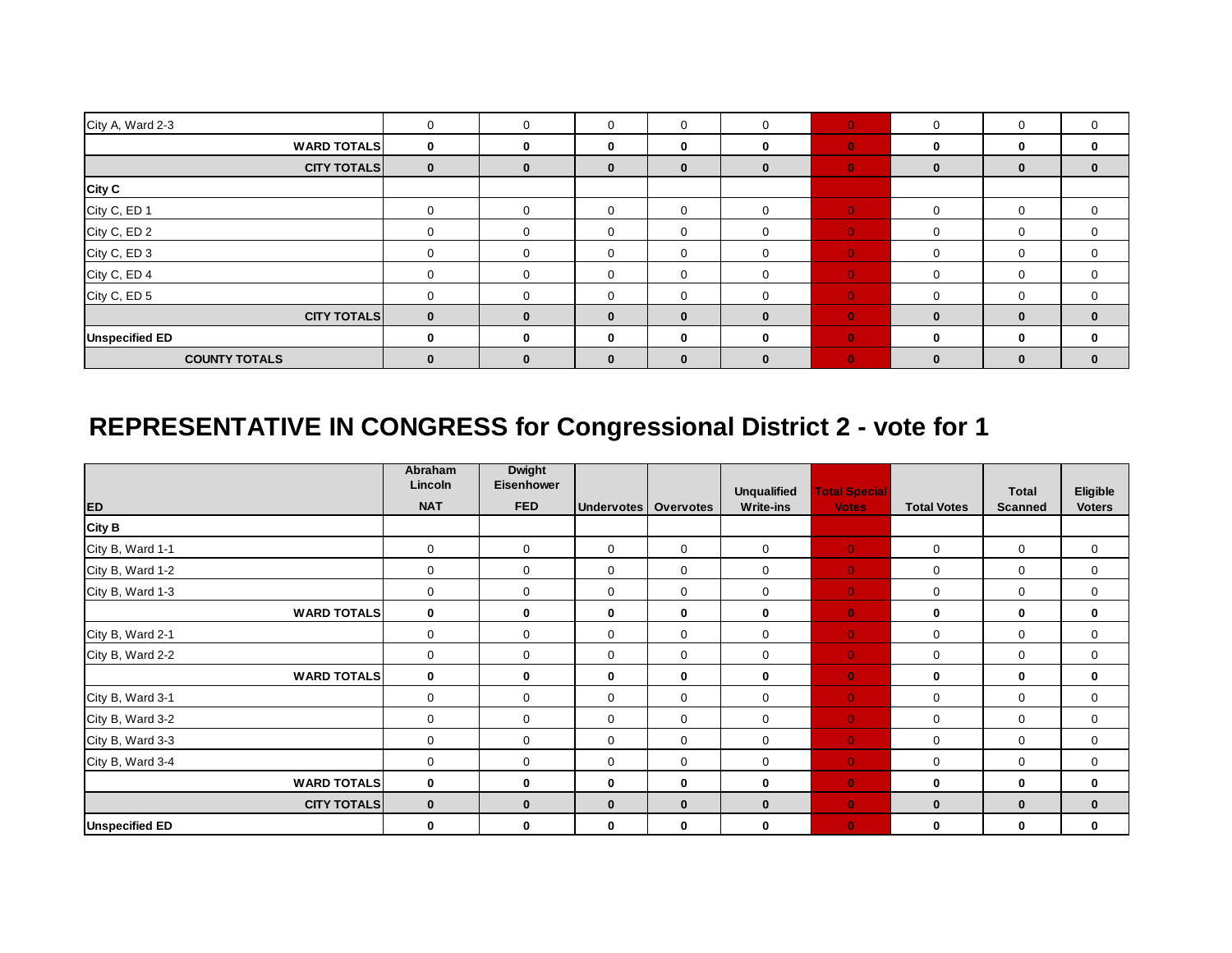| <b>COUNTY TOTALS</b><br><b>TOTALS</b> |  |  |  |  |  |
|---------------------------------------|--|--|--|--|--|

### **MAYOR for City A - vote for 1**

District type: County

Counting group: All

|                       | James Madison | Andrew<br>Jackson |                   |                  | <b>Unqualified</b> | <b>Total Special</b> |                    | <b>Total</b>   | Eligible      |
|-----------------------|---------------|-------------------|-------------------|------------------|--------------------|----------------------|--------------------|----------------|---------------|
| <b>ED</b>             | <b>NAT</b>    | <b>CON</b>        | <b>Undervotes</b> | <b>Overvotes</b> | <b>Write-ins</b>   | <b>Votes</b>         | <b>Total Votes</b> | <b>Scanned</b> | <b>Voters</b> |
| City A                |               |                   |                   |                  |                    |                      |                    |                |               |
| City A Ward 1-1       |               | $\mathbf 0$       | $\Omega$          | $\Omega$         | $\Omega$           | $\Omega$             | $\Omega$           | 0              | $\mathbf 0$   |
| City A Ward 1-2       |               | $\Omega$          | $\Omega$          | $\Omega$         | $\Omega$           | $\Omega$             | 0                  | 0              | 0             |
| <b>WARD TOTALS</b>    | $\bf{0}$      | $\mathbf{0}$      | $\bf{0}$          | 0                | $\bf{0}$           | $\mathbf{0}$         | 0                  | 0              | $\mathbf 0$   |
| City A, Ward 2-1      |               | $\mathbf 0$       | $\overline{0}$    | 0                | $\Omega$           | $\overline{0}$       | 0                  | 0              | $\mathbf 0$   |
| City A, Ward 2-2      |               | $\Omega$          | $\Omega$          | $\Omega$         | $\Omega$           | $\Omega$             | 0                  | 0              | 0             |
| City A, Ward 2-3      | $\Omega$      | $\Omega$          | $\Omega$          | $\Omega$         | $\Omega$           | $\Omega$             | $\Omega$           | 0              | 0             |
| <b>WARD TOTALS</b>    | $\bf{0}$      | $\mathbf{0}$      | $\bf{0}$          | 0                | $\Omega$           | $\mathbf{0}$         | 0                  | 0              | $\mathbf 0$   |
| <b>Unspecified ED</b> |               | $\Omega$          | $\bf{0}$          | 0                | $\Omega$           | $\mathbf{0}$         | $\Omega$           | 0              | $\mathbf 0$   |
| <b>CITY TOTALS</b>    | 0             | $\bf{0}$          | $\bf{0}$          | $\bf{0}$         | $\bf{0}$           | $\mathbf{0}$         | $\bf{0}$           | $\bf{0}$       | $\bf{0}$      |

# **MAYOR for City B - vote for 1**

| <b>ED</b>          | Abraham<br>Lincoln<br><b>NAT</b> | <b>Dwight</b><br><b>Eisenhower</b><br><b>FED</b> | Undervotes   Overvotes |             | <b>Unqualified</b><br><b>Write-ins</b> | <b>Total Special</b><br><b>Votes</b> | <b>Total Votes</b> | <b>Total</b><br>Scanned | Eligible<br><b>Voters</b> |
|--------------------|----------------------------------|--------------------------------------------------|------------------------|-------------|----------------------------------------|--------------------------------------|--------------------|-------------------------|---------------------------|
| <b>City B</b>      |                                  |                                                  |                        |             |                                        |                                      |                    |                         |                           |
| City B, Ward 1-1   |                                  | $\Omega$                                         | $\mathbf 0$            | $\Omega$    | $\Omega$                               | $\mathbf{0}$                         |                    |                         | 0                         |
| City B, Ward 1-2   |                                  | $\Omega$                                         | $\mathbf 0$            | 0           | $\Omega$                               | $\mathbf{0}$                         |                    |                         | 0                         |
| City B, Ward 1-3   |                                  | $\Omega$                                         | 0                      | $\mathbf 0$ | $\Omega$                               | $\mathbf{0}$                         |                    |                         | 0                         |
| <b>WARD TOTALS</b> | $\bf{0}$                         | $\bf{0}$                                         | $\bf{0}$               | $\mathbf 0$ | $\bf{0}$                               | $\mathbf{0}$                         | 0                  | 0                       | 0                         |
| City B, Ward 2-1   |                                  | $\Omega$                                         | $\Omega$               |             | $\Omega$                               | $\mathbf{0}$                         |                    |                         | 0                         |
| City B, Ward 2-2   |                                  | $\Omega$                                         | $\mathbf 0$            | $\Omega$    | $\Omega$                               | $\mathbf{0}$                         |                    |                         | $\Omega$                  |
| <b>WARD TOTALS</b> |                                  | 0                                                | $\bf{0}$               | $\bf{0}$    | $\bf{0}$                               | $\mathbf{0}$                         | 0                  |                         | 0                         |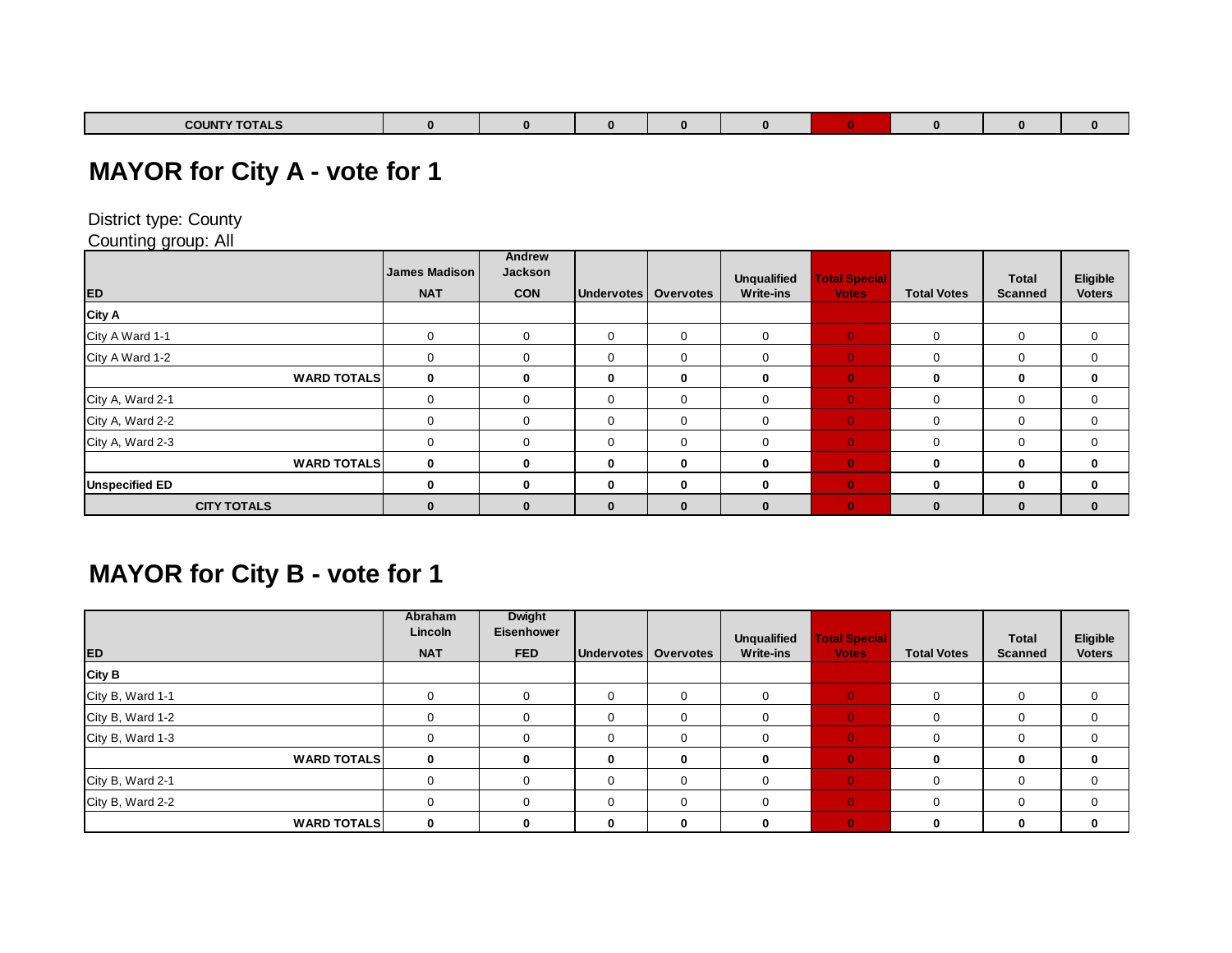| City B, Ward 3-1      |  | 0 |  |  |  |
|-----------------------|--|---|--|--|--|
| City B, Ward 3-2      |  | 0 |  |  |  |
| City B, Ward 3-3      |  | 0 |  |  |  |
| City B, Ward 3-4      |  |   |  |  |  |
| <b>WARD TOTALS</b>    |  | 0 |  |  |  |
| <b>Unspecified ED</b> |  | 0 |  |  |  |
| <b>CITY TOTALS</b>    |  |   |  |  |  |

# **MAYOR for City C - vote for 1**

| ED                    | <b>John Carroll</b><br><b>CON</b> | Overvotes    | <b>Undervotes</b> | Unqualified<br><b>Write-ins</b> | <b>Total Special</b><br><b>Votes</b> | <b>Total Votes</b> | <b>Total Scanned</b> | Eligible<br><b>Voters</b> | <b>Turnout</b><br>(%) |
|-----------------------|-----------------------------------|--------------|-------------------|---------------------------------|--------------------------------------|--------------------|----------------------|---------------------------|-----------------------|
| <b>City C</b>         |                                   |              |                   |                                 |                                      |                    |                      |                           |                       |
| City C, ED 1          |                                   | $\Omega$     | 0                 | 0                               |                                      |                    |                      |                           |                       |
| City C, ED 2          |                                   |              | 0                 | 0                               |                                      |                    |                      | 0                         |                       |
| City C, ED 3          |                                   | $\Omega$     | $\mathbf 0$       | 0                               |                                      |                    |                      | 0                         |                       |
| City C, ED 4          |                                   |              | 0                 | 0                               |                                      |                    |                      |                           |                       |
| City C, ED 5          |                                   | $\Omega$     | 0                 | $\Omega$                        |                                      |                    |                      | 0                         |                       |
| <b>Unspecified ED</b> | ŋ                                 | <sup>0</sup> | $\bf{0}$          | $\Omega$                        |                                      |                    |                      | 0                         |                       |
| <b>CITY TOTALS</b>    |                                   | $\Omega$     | $\bf{0}$          | 0                               |                                      |                    |                      |                           |                       |

# **WARD COUNCIL for City A, Ward 1 - vote for 2**

|                       | <b>Bart Starr</b> | <b>Terry Bradshaw John Unites</b> |            | Joe<br><b>Montana</b> |                   |                  | Unqualified      | <b>Total Special</b> |                    |
|-----------------------|-------------------|-----------------------------------|------------|-----------------------|-------------------|------------------|------------------|----------------------|--------------------|
| <b>ED</b>             | <b>NAT</b>        | <b>CON</b>                        | <b>NAT</b> | <b>CON</b>            | <b>Undervotes</b> | <b>Overvotes</b> | <b>Write-ins</b> | <b>Votes</b>         | <b>Total Votes</b> |
| City A                |                   |                                   |            |                       |                   |                  |                  |                      |                    |
| City A Ward 1-1       |                   |                                   |            |                       |                   |                  |                  |                      |                    |
| City A Ward 1-2       |                   |                                   |            |                       |                   |                  |                  |                      |                    |
| <b>Unspecified ED</b> |                   | Λ                                 | $\Omega$   |                       |                   |                  |                  |                      |                    |
| <b>WARD TOTALS</b>    |                   |                                   |            |                       |                   |                  |                  |                      |                    |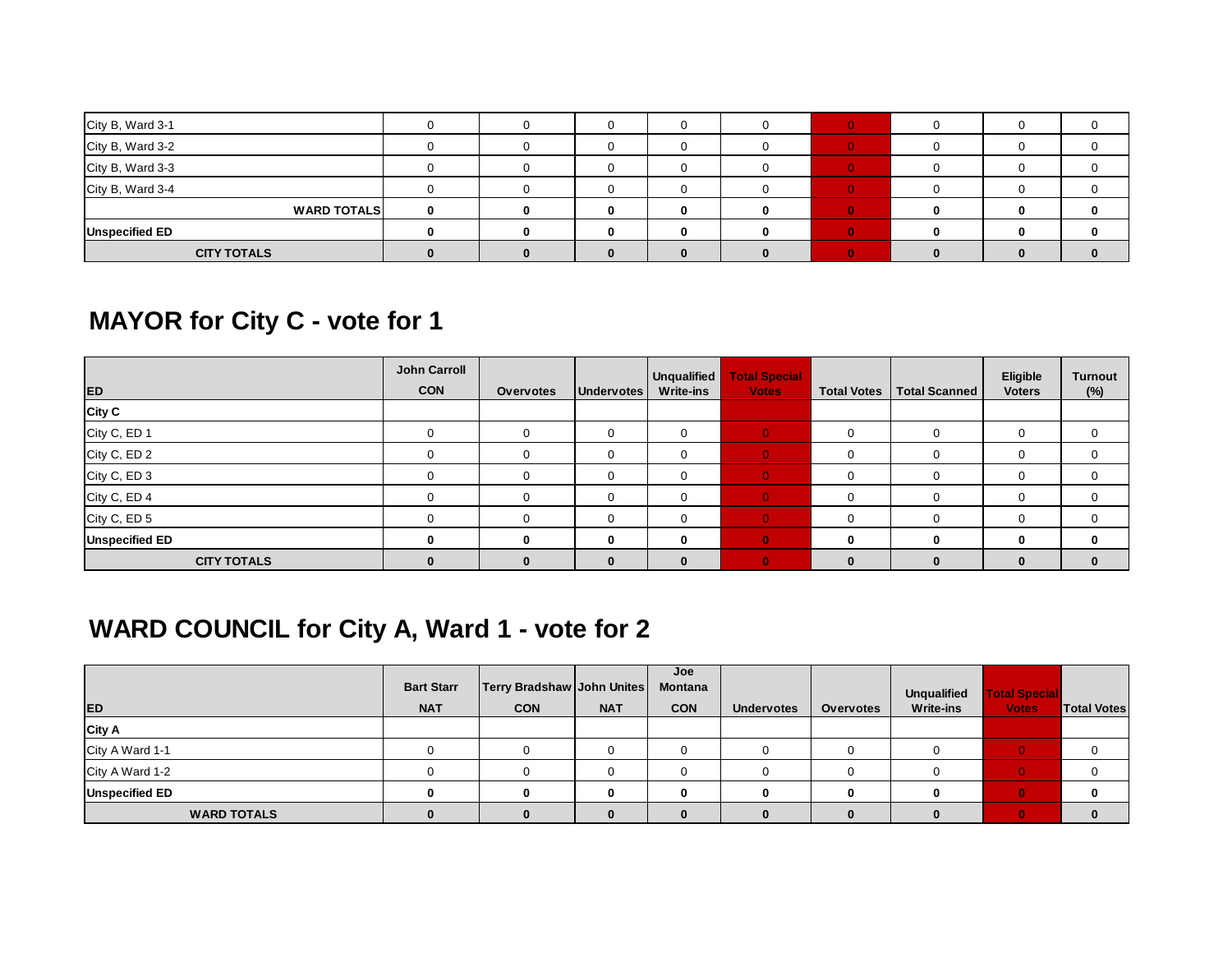# **WARD COUNCIL for City A, Ward 2 - vote for 2**

|                       | Jim Brown  | Walter Payton   Gail Sayres |            | <b>Franco</b><br><b>Harris</b> |                   |                  | <b>Unqualified</b> | <b>Total Special</b> |                    |
|-----------------------|------------|-----------------------------|------------|--------------------------------|-------------------|------------------|--------------------|----------------------|--------------------|
| <b>ED</b>             | <b>NAT</b> | <b>CON</b>                  | <b>NAT</b> | <b>CON</b>                     | <b>Undervotes</b> | <b>Overvotes</b> | <b>Write-ins</b>   | <b>Votes</b>         | <b>Total Votes</b> |
| City A, Ward 2-1      |            |                             |            |                                |                   |                  |                    |                      | 0                  |
| City A, Ward 2-2      |            |                             |            |                                |                   |                  |                    |                      |                    |
| City A, Ward 2-3      |            |                             |            |                                |                   |                  |                    |                      | 0                  |
| <b>Unspecified ED</b> |            |                             |            |                                |                   |                  |                    |                      | $\bf{0}$           |
| <b>WARD TOTALS</b>    |            |                             |            |                                |                   |                  |                    |                      | $\bf{0}$           |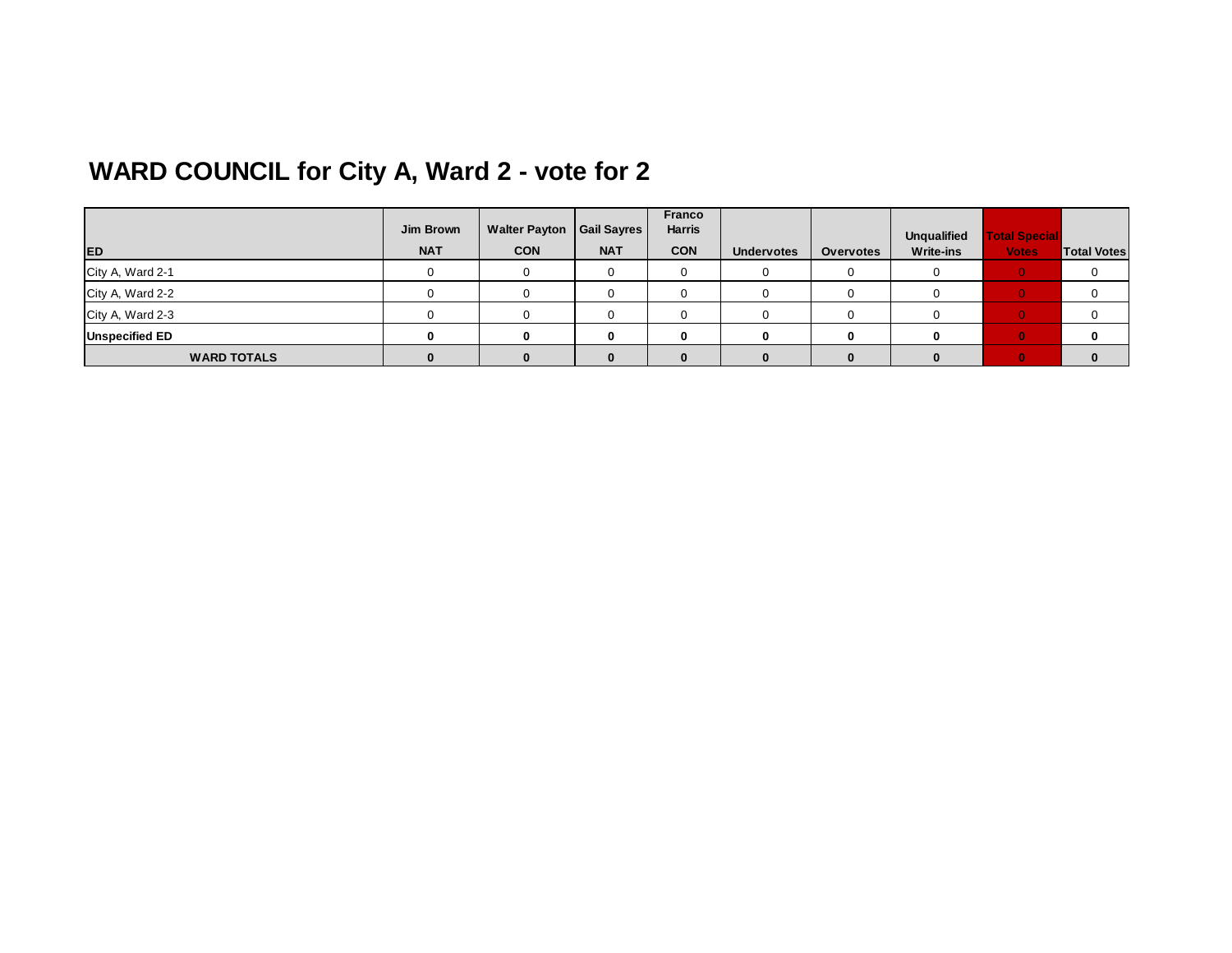| <b>Total</b><br><b>Scanned</b> | Eligible<br><b>Voters</b> | Turnout (%) |
|--------------------------------|---------------------------|-------------|
|                                |                           |             |
| 0                              | 0                         | 0           |
| 0                              | 0                         | 0           |
| 0                              | 0                         | 0           |
| 0                              | 0                         | 0           |
| 0                              | 0                         | 0           |
| 0                              | 0                         | 0           |
| 0                              | 0                         | 0           |
| $\bf{0}$                       | 0                         | $\bf{0}$    |
|                                |                           |             |
| 0                              | 0                         | 0           |
| 0                              | 0                         | 0           |
| 0                              | 0                         | 0           |
| 0                              | 0                         | 0           |
| 0                              | 0                         | 0           |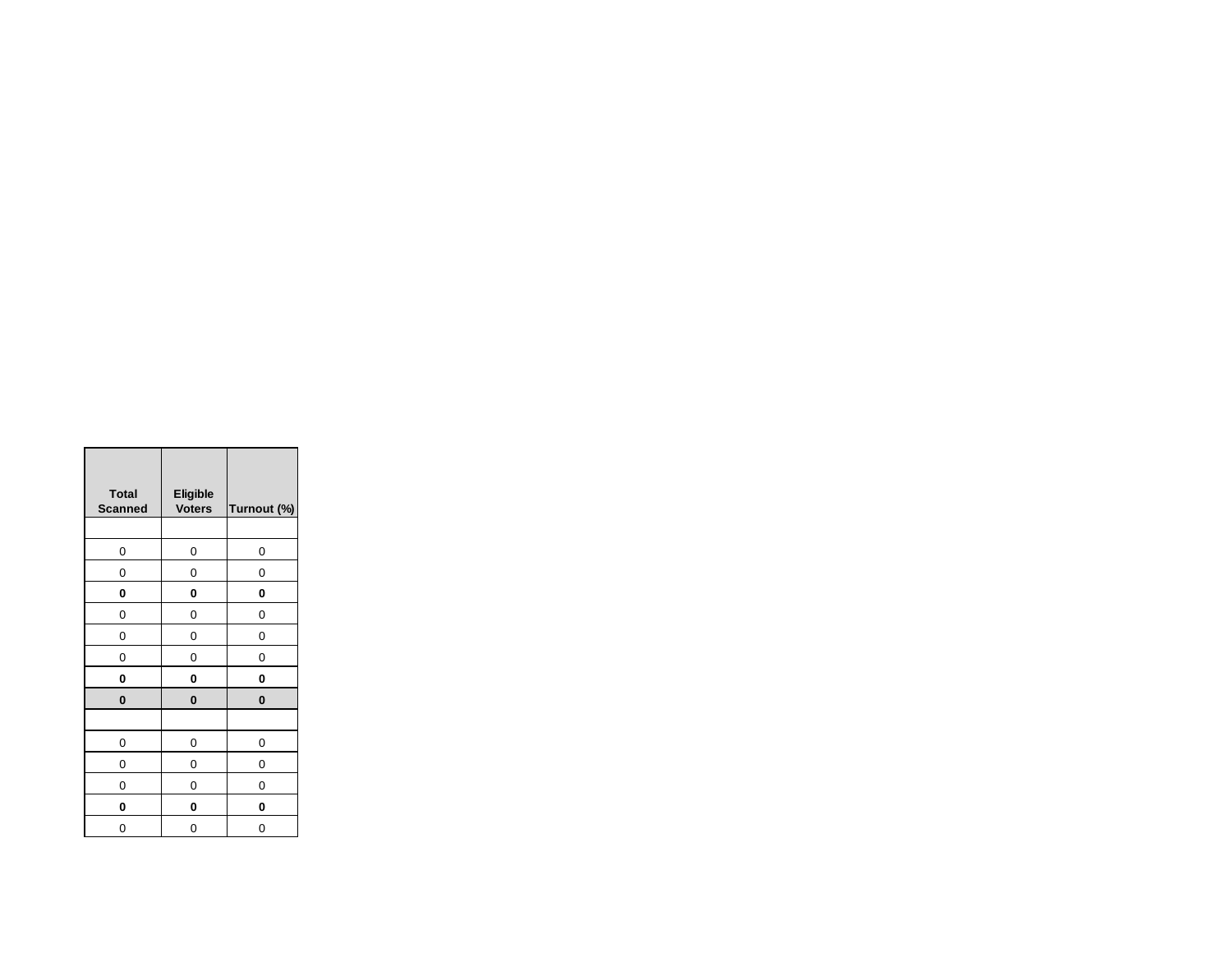| 0            | 0           | 0            |
|--------------|-------------|--------------|
| 0            | 0           | 0            |
| 0            | 0           | 0            |
| $\mathbf{0}$ | 0           | $\mathbf{0}$ |
| 0            | 0           | $\mathbf 0$  |
| 0            | 0           | 0            |
| 0            | 0           | 0            |
| 0            | $\mathbf 0$ | $\bf{0}$     |
|              |             |              |
| 0            | 0           | 0            |
| 0            | 0           | 0            |
| 0            | 0           | 0            |
| 0            | 0           | 0            |
| 0            | 0           | 0            |
| O            | $\bf{0}$    | $\bf{0}$     |
| 0            | 0           | 0            |
| 0            | 0           | $\bf{0}$     |

| <b>Eligible</b><br><b>Voters</b> | <b>Turnout</b><br>$(\%)$ |
|----------------------------------|--------------------------|
|                                  |                          |
| 0                                | 0                        |
| 0                                | 0                        |
| 0                                | 0                        |
| 0                                | 0                        |
| 0                                | 0                        |
| 0                                | 0                        |
| 0                                | 0                        |
| $\bf{0}$                         | $\bf{0}$                 |
|                                  |                          |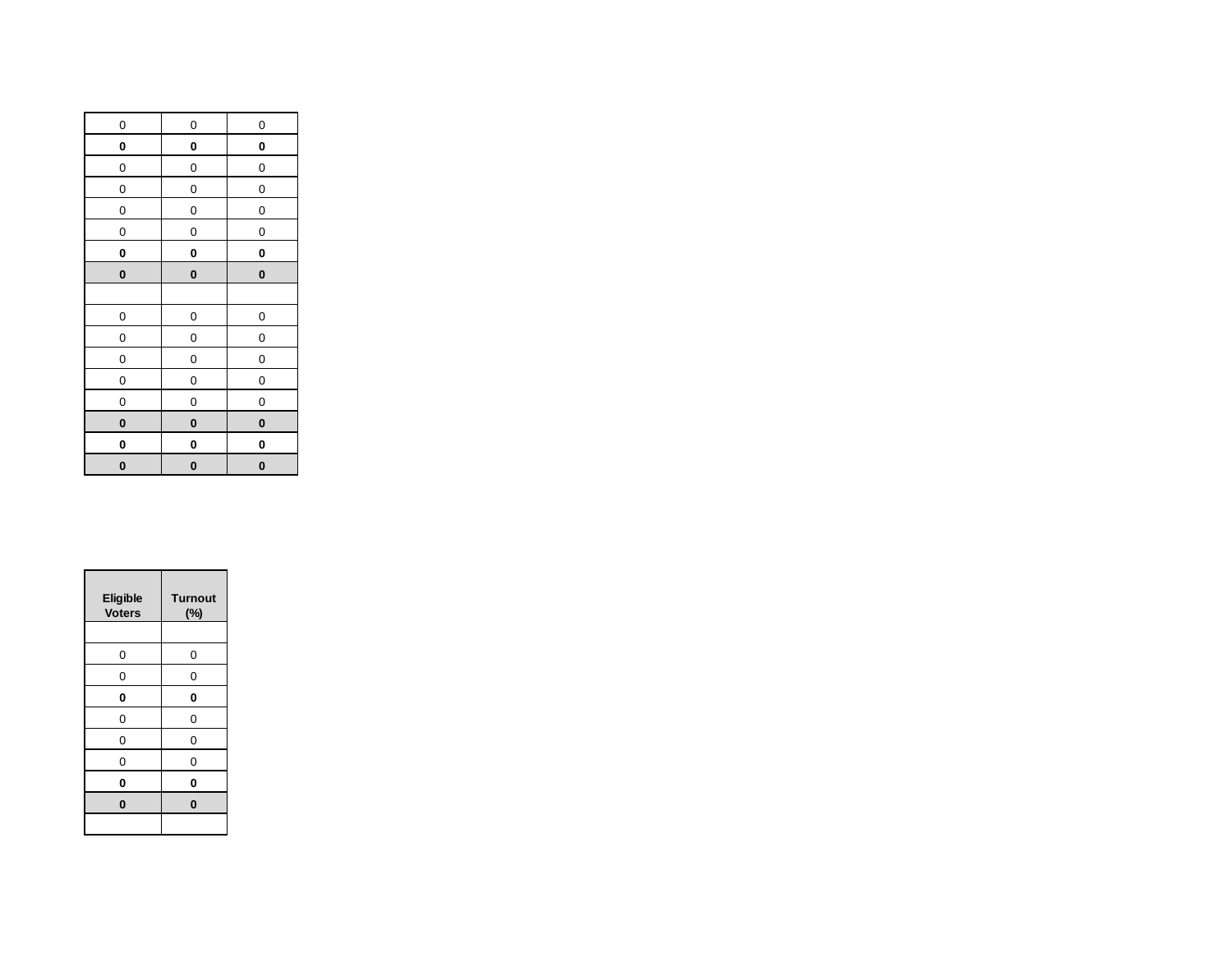| 0            | 0            |
|--------------|--------------|
| 0            | 0            |
| $\mathbf{0}$ | $\mathbf{0}$ |
| 0            | 0            |
| 0            | 0            |
| 0            | 0            |
| 0            | 0            |
| 0            | 0            |
| 0            | 0            |
| $\mathbf{0}$ | $\mathbf{0}$ |
| 0            | 0            |
|              |              |
| 0            | 0            |
| 0            | 0            |
|              |              |
| $\mathbf{0}$ | 0            |
| 0            | 0            |
| 0            | 0            |
| 0            | 0            |
| $\mathbf{0}$ | $\mathbf{0}$ |
| 0            | 0            |
| 0            | 0            |
| 0            | 0            |

| Turnout (%) |
|-------------|
|             |
| 0           |
| 0           |
| 0           |
| 0           |
|             |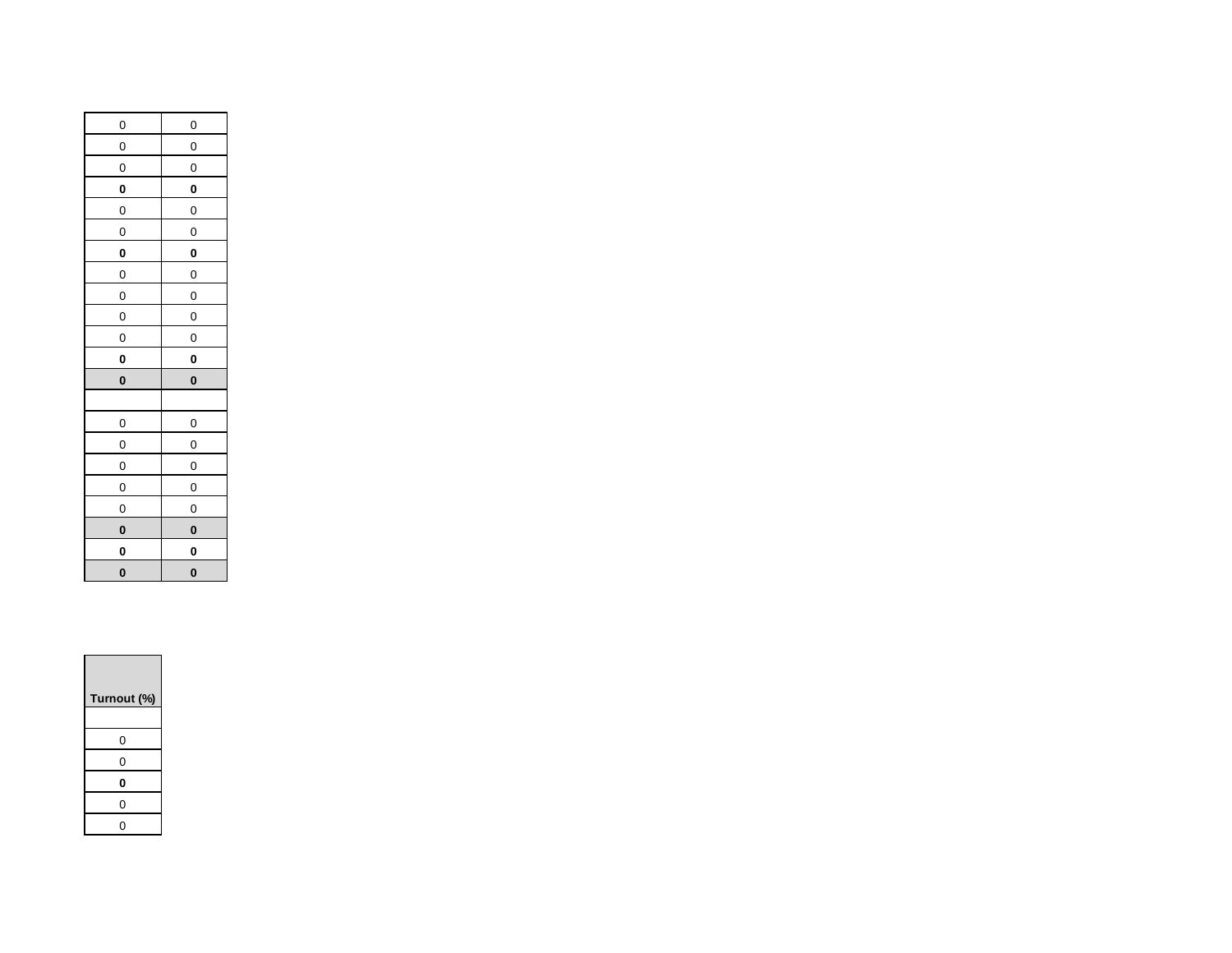| $\mathbf{0}$ |
|--------------|
| 0            |
| O            |
|              |
| $\mathbf{0}$ |
| $\mathbf{0}$ |
| $\mathbf{0}$ |
| $\mathbf{0}$ |
| 0            |
| 0            |
| 0            |
| $\bf{0}$     |

| Turnout (%) |
|-------------|
|             |
| 0           |
| 0           |
| 0           |
| 0           |
| 0           |
| 0           |
| 0           |
| 0           |
| 0           |
| 0           |
| 0           |
| 0           |
| 0           |
| 0           |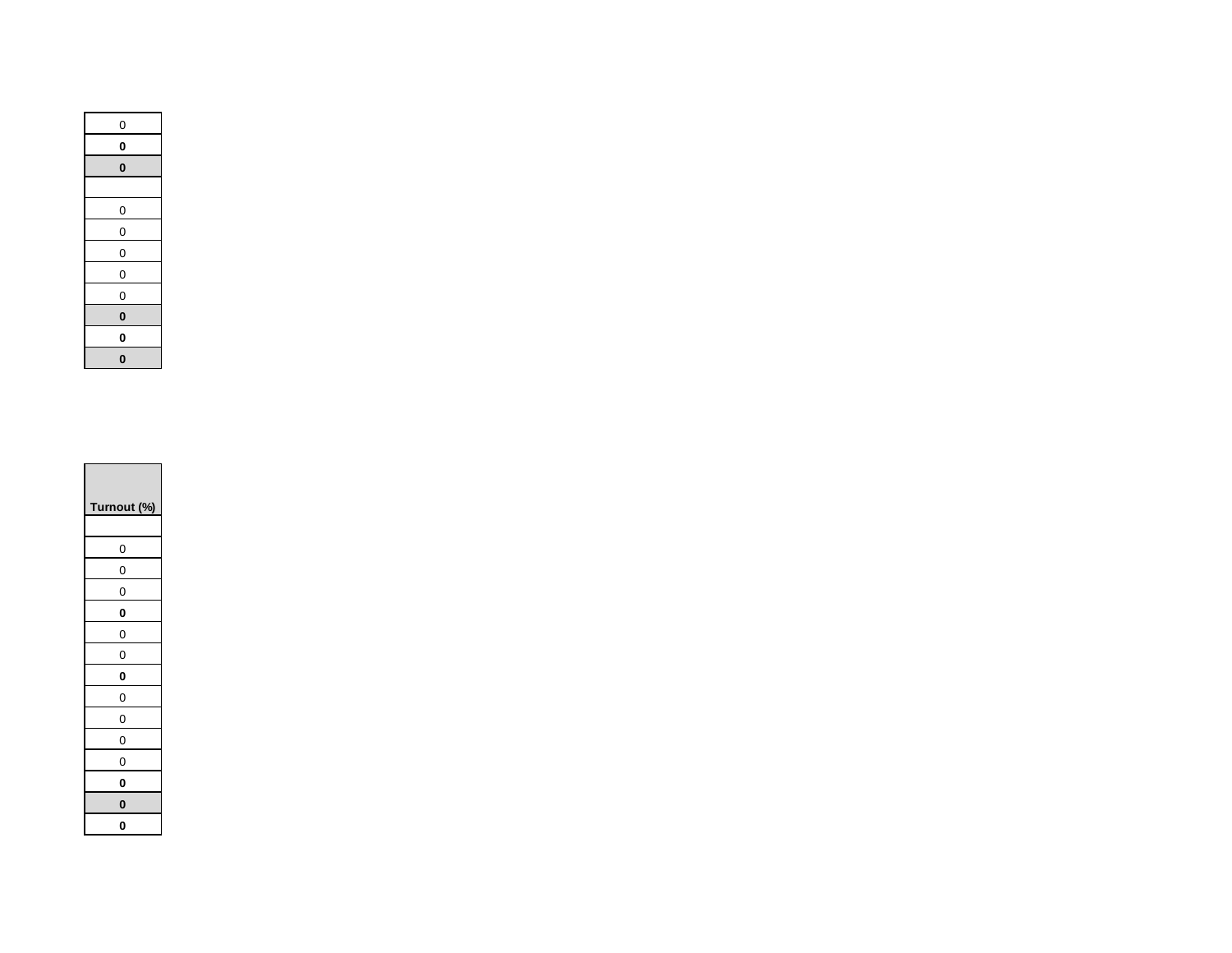| Turnout (%) |
|-------------|
| 0           |
| 0           |
| 0           |
| 0           |
| 0           |
| 0           |
| 0           |
| O           |
| 0           |

| Turnout (%) |
|-------------|
| 0           |
| 0           |
| 0           |
| 0           |
| 0           |
| 0           |
| 0           |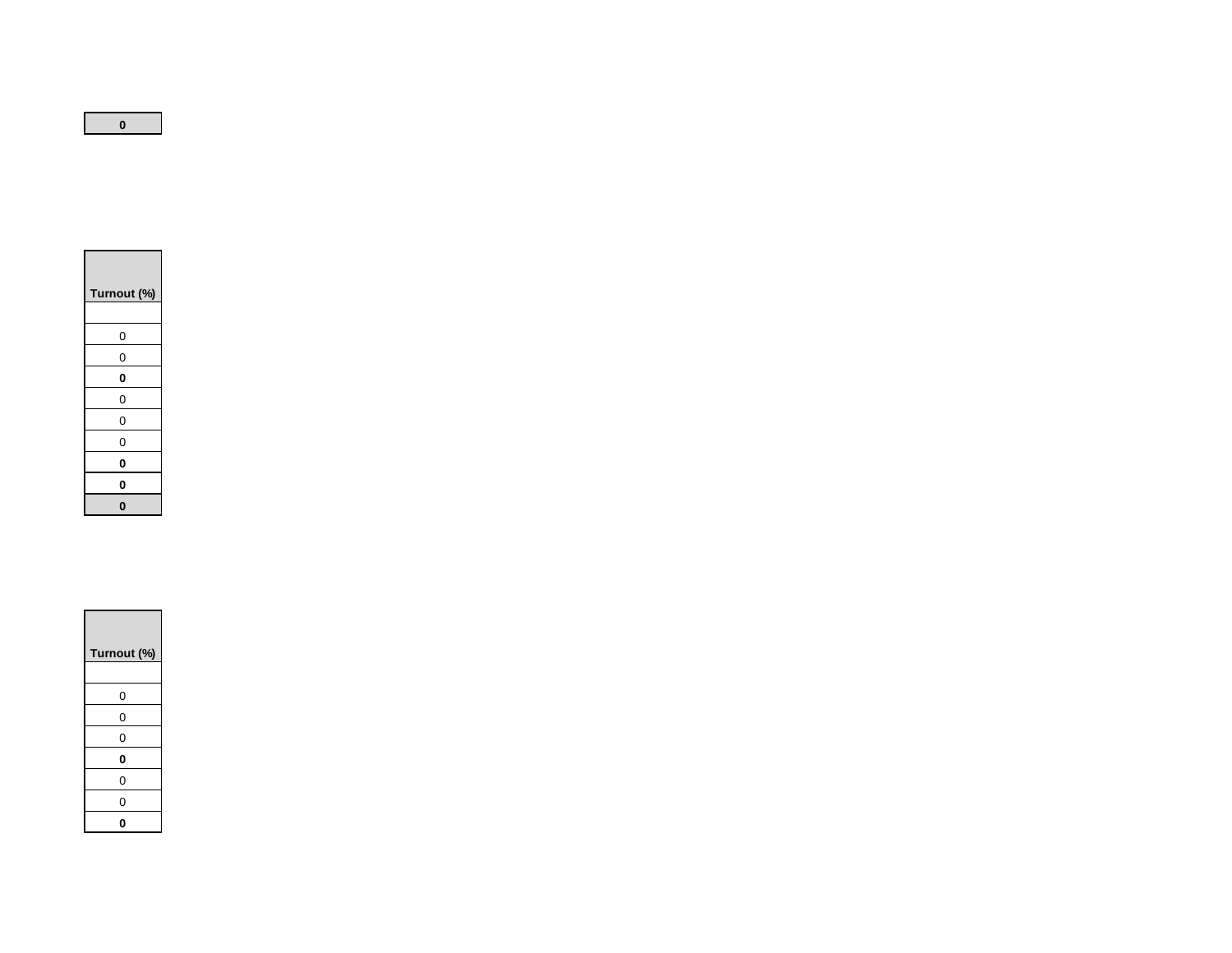| 0 |
|---|
| 0 |
| 0 |
| 0 |
| 0 |
| 0 |
| 0 |

| <b>Total</b><br><b>Scanned</b> | <b>Eligible</b><br><b>Voters</b> | Turnout (%) |
|--------------------------------|----------------------------------|-------------|
|                                |                                  |             |
|                                | n                                | ∩           |
|                                |                                  |             |
|                                |                                  |             |
|                                |                                  |             |